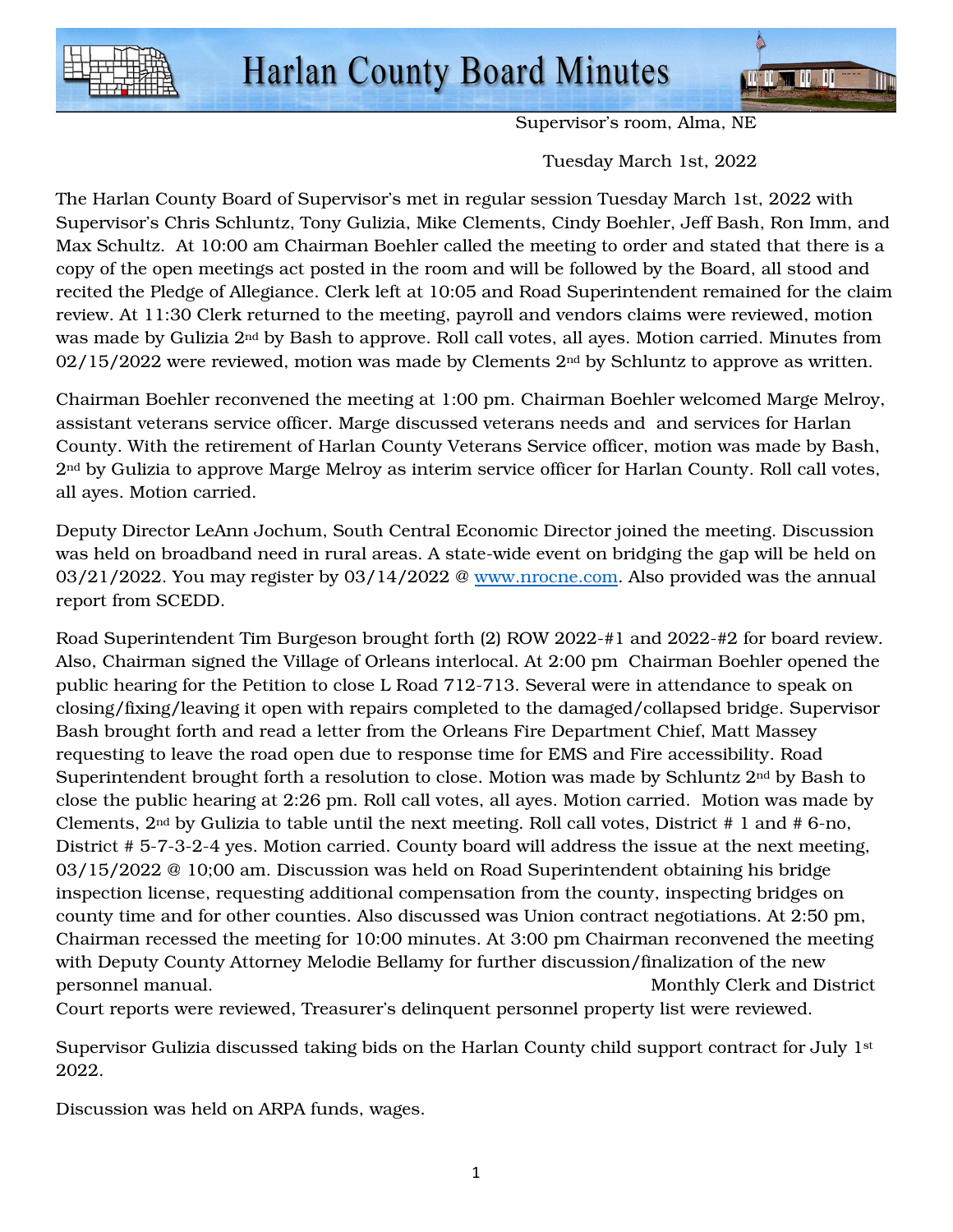

## **Harlan County Board Minutes**



With no one from the public to address the board, Chairman adjourned the meeting at 4:00 pm. Next regular meeting will be March 15th @ 10:00 am. (harlancounty.ne.gov) .

Attest,

Janet Dietz, County Clerk Cindy Boehler, Chairman

(Seal)

Claims

General Fund

Anderson, Klein, Brewster & Brandt, ct. appt. atty. fees, \$599.25; Jeff Bash, cell phone, \$45.00; Melodie Bellamy, cell phone, \$20.00; Cindy Boehler, cell phone, \$45.00; Business World, supplies, \$104.61; Dianne Calkins, supplies,\$158.37; Central District Assessor Association, dues, \$20.00; Mike Clements, cell phone, \$45.00; City of Alma, utilities, \$914.00; Clerk of District court, fees, \$36.00; Community Bank, H.S.A., \$1,333.44;County Assessor's Association, dues, \$60.00; Daake Law Office, public defender,\$4,000.00, fees, \$518.50; Dewald, Deaver PC, LLO, ct. appt. atty. fees, \$2,386.25; Dickinson Land Surveyors, Inc, survey fees, \$600.00;Janet Dietz, cell phone, \$45.00; Wayne Dietz, retirement, \$25.00; Eakes Office Supply,supplies,\$163.98; First National Bank, supplies, \$2,993.37; First State Bank, direct deposit fee, \$35.00;Furnas County Sheriff, fees, \$33.06; Harlan County Abstract, research fees, \$500.00; Fye Law Office, ct. appt .atty. fees, \$1,170.97;Harlan County Clerk, postage, \$9.45;Harlan County Court, fees, \$51.00; Harlan County Journal, print/pub, \$2,122.23; Harlan County Senior Center, transit, meals,

\$1,954.58; Harlan County Sheriff, fees, \$ 27.50; Harlan County Treasurer, transfer to Road Dept, \$15,000.00; Dawn Hetrick, supplies, \$62.23; Hogeland's Market, supplies, \$211.28; Holdrege Daily Citizen, pub/ads, \$173.24; Hometown Leasing, maint. agree. \$141.36; Instakey, keys, \$25.46 Ron Imm, cell phone, \$45.00; Johnson Controls, repair, \$1,257.30; Lee Enterprise, print/pub. \$232.28;Bryan McQuay, cell phone, \$45.00; Ron Melbye, cell phone, \$45.00; Mips, data-proc, \$1,484.61;DAS State Accounting, data processing, \$722.84; Mips,-data-proc,\$1,84.61;NACT-Treasurer-dues, \$50.00; Nebraska Extension, conf. dues, \$65.00; NPPD, utilities, \$540.16; Person McQuay Law Office, rent/phone/ child support, \$2,604.00;Quill, supplies, \$562.80; Elena Stoudt, lodging, \$134.00; Michael Richman, cell phone, \$45.00; Max Schultz, cell phone, \$45.00; Joe Torrey, cell phone, \$45.00; The Lincoln National Life, dental/life/ins, \$1199.18; Twin Valleys, utilities, \$100.32; United Health Care, ins, \$12,619.21; Urbom Law Office, ct. appt. atty. fees, \$622.65; Verizon Wireless, cell phone, \$201.10; VYVE- phone/internet,\$1,403.35; Salary; \$63,444.89 & Vendors \$98,445.98

## Road Fund

A & M AG Partners, Inc, seed, \$1,000.00; Alma Auto Parts, supplies, \$90.46; B.H. Hesemann, repairs, supplies, \$626.07; Bosselman Enterprises, fuel, \$1,515.86; Bosselman, INC, shop-diesel, \$13,227.25;Central States Aggregate, LLC, rock, \$374.88; Central States Safety Training, CDL